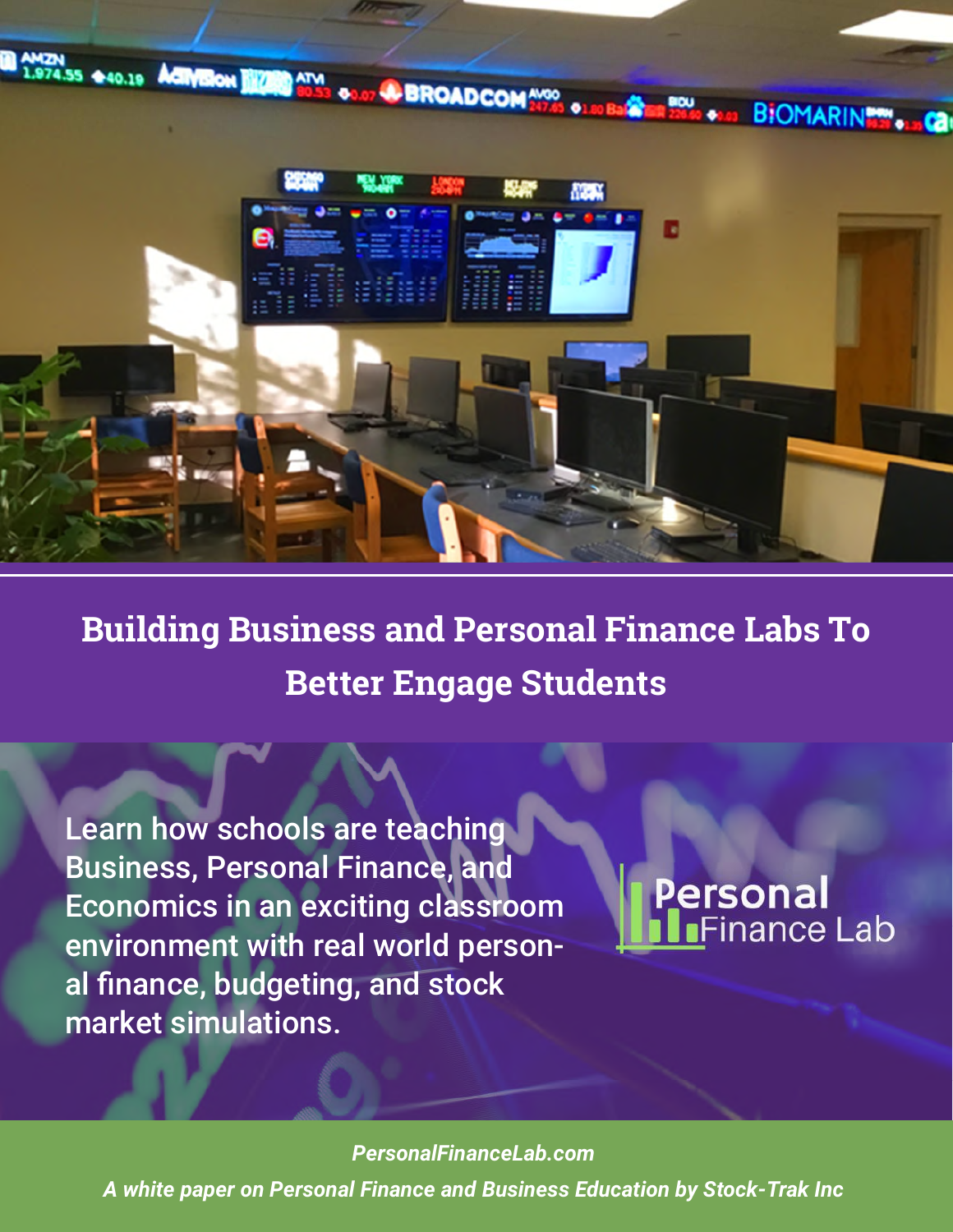**ILearning** 

**TASHIREH** 

**ATTLE** 

**What Is A Personal Finance Lab?** 

**Are You** Certifiable?  $412 P M$ 

 $\frac{d}{d}$  & 12 PM

The concept of a "Personal Finance Lab" is the result of over 30 years of development and collaboration between Stock-Trak, leading non-profits focused on promoting financial literacy, and thousands of high schools and universities.

In assessing effective ways to teach Business and Personal Finance classes, we asked the question - "Why is it that high schools have biology and chemistry labs, but they do not have Personal Finance and Business labs?"

Stock-Trak works with over 20,000 schools across North America constantly innovating to find the most engaging ways to teach Personal Finance, Economics, and Business classes. We help schools leverage the excitement of real-world financial markets to bring the classroom to life by blending stock market games, budgeting simulations, interactive LCD screens, and scrolling tickers to create unique and unforgettable learning environments.

> *PersonalFinanceLab.com A white paper on Personal Finance and Business Education by Stock-Trak Inc*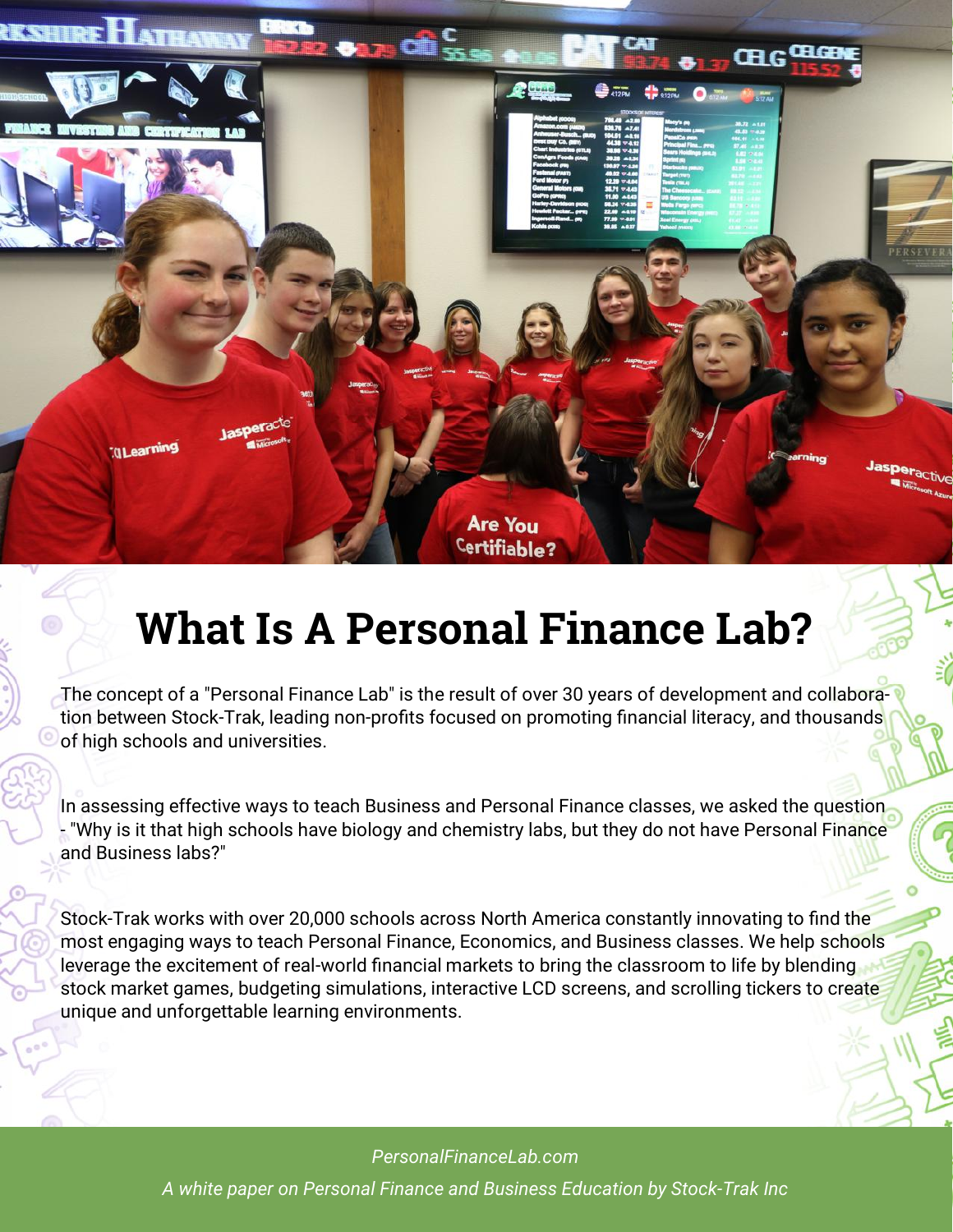# **The Problem**

Since the financial crisis of 2007 - 2008, there is a nation-wide emphasis on Financial Literacy in high school curriculum. As of April 2019, 17 states require Personal Finance to be taught in some form at every high school. Dozens more states are considering bills adding it as a graduation requirement, often requiring immediate implementation with no additional funding.

At the same time, a greater push to focus on STEAM fields and CTE curriculum opens new opportunities - extensive overlap between Personal Finance, Economics, and Business curriculum have introduced innovative new teaching tools and ways to keep students engaged. Schools pushing the cutting-edge of learning technologies have learned to contend with the three biggest barriers to student success in financial literacy:



## Conflicting **Standards**

There are currently 3 competing sets of "national" standards for personal finance alone published by different organizations.

 Multiply this by 17 states with their own standards on the books, and multiply again for duplicated sets of standards for College Prep vs CTE sets of standards, and the confusion only grows.

Any effective class tool needs to be flexible enough to work across states and subjects.



#### Scalability

A county school with a graduating class of 50 needs to give their students the same quality education as massive suburban districts with student populations in the thousands.

Any effective tool needs to be modular and scalable. Schools need to be able to use resources seamlessly with established course outlines, without needing to rebuild the entire program structure in order to suit a single resource.



#### Engagement

"Fiscal Responsibility" and "Accounting" are not typical buzzwords that have high school students on the edge of their seat.

This is a shame, since financial markets can provide more drama in a single day than a whole trilogy of blockbuster moves.

Any effective resource needs to harness that drama and excitement into direct classroom engagement

*PersonalFinanceLab.com*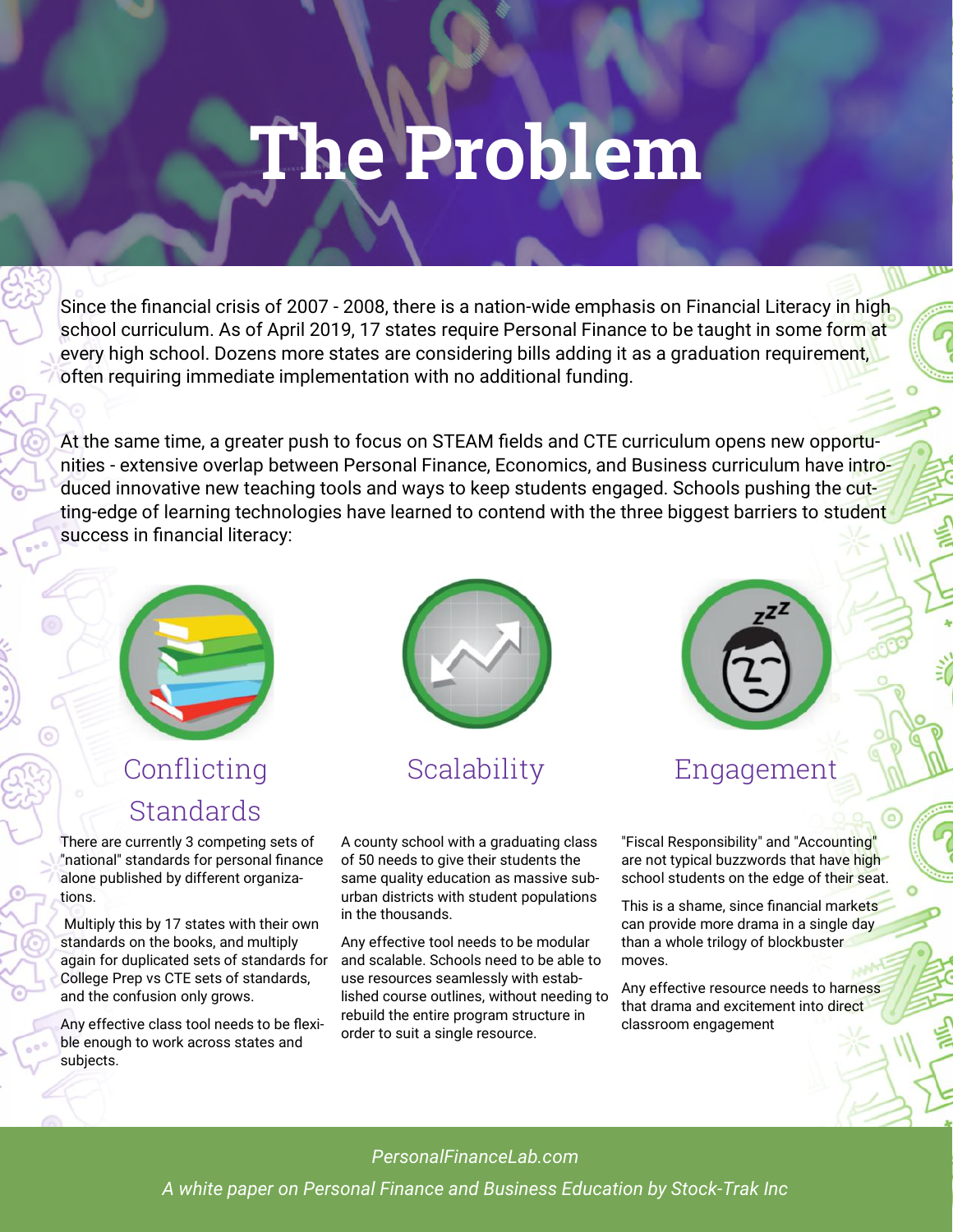## **The Lab Concept**

We have been working with schools and teachers for over 30 years developing stock market games used in high school and college classes. During that time, 17 states have mandated that Personal Finance and Economics be taught in all high schools. Time and again, stock market simulations have proven to be an effective and engaging way to help students think about investing, personal finance, and the economy around them in these classes.

Meanwhile, CTE business programs have been steadily gaining momentum, with emphasis on accounting, management, and marketing classes. These classes leverage stock market games as direct ways to tie the textbook concepts into case studies, bringing the excitement of the realworld financial markets into the classroom.

The most innovative high school business schools found that stock market games were popping up more and more often across their curriculum - and students who used stock market games across multiple classes tended to do better at retaining their lessons between classes as well. Teachers and administrators began looking for a way to extend these natural overlaps in concepts a step further by adding interactive LCD screens showing market charts and news, keeping the same learning environment between classes.

Finally, schools started to ask themselves, "Why does my school have a biology lab, but not a business lab?" - and shortly after, the first High School Financial Literacy Lab was born.

#### What Makes A Lab?

A Personal Finance or Business lab is made up of any combination of 6 core components:

- Customizable Stock Market Game
- Customizable Budgeting Game
- Customizable Curriculum
- Scrolling LED Tickers
- Interactive Financial LCD Screens
- Educational Posters

The most important components for any school are the stock market game and curriculum, which work hand - in - hand. By utilizing the stock market game as a "bedrock" activity across multiple classes, students benefit by reinforcement, while examining similar concepts from different angles.

Curriculum that takes advantage of this foundation speeds comprehension and student success in each subsequent class. This is where competing standards at the state and national levels turns to an advantage - curriculum that stays flexible enough to work through the confusion can also be readily adapted for schools and students focusing on different combinations of Personal Finance, Economics, and Business classes, while still getting all the benefits of stock market games.

*"Why does my school have a biology lab, but not a business lab?"* 

Tickers, LCD screens, and Posters take this one step further, by transforming a classroom or computer lab into a dedicated learning environment for financial and business topics. The background stream of financial information provides a clear break from the rest of the school - as soon as a student walks in the door, their mind automatically switches to "Financial Learning" mode, in the same way students' attitudes change as soon as they walk into a chemistry lab or auto shop.



Common lab configuration - 8' ticker with two LCD screens

**Personal Finance Keys To Success** 



Example widget used in rotation on an LCD display

The strength of this lab space is the scalability - small schools can utilize inexpensive LCD screens and posters to get a similar impact on student's minds as huge districts installing multiple tickers and clusters of screens. The purpose of the lab is to build that clear break between "the rest of school" and "The Lab", which further compounds the overlapping impact of using stock games as a foundational activity.

#### The Portable Lab

Practically speaking, every business, personal finance, and economics class might not be taught in a single lab space. This is the strength of PersonalFinanceLab.com teachers can leverage the stock game, research tools, and curriculum library both in the lab and out.

This also gives teachers the freedom to borrow lessons from other subjects - economics teachers can include some of the basic accounting and marketing topics, while personal finance teachers can include many lessons utilized in finance or investing classes. Mixing and matching lessons, while giving students complete access anywhere with an internet connection, multiplies the scope of every lab.

#### *"This Is The Coolest Thing In Education" -Hunter Granstaff, Early PFinLab Adopter*

Scrolling tickers and LCD screens will transform any classroom into the coolest room in your school. Leveraging Personal Finance Lab brings that same level of excitement and engagement across the entire student body

#### *PersonalFinanceLab.com*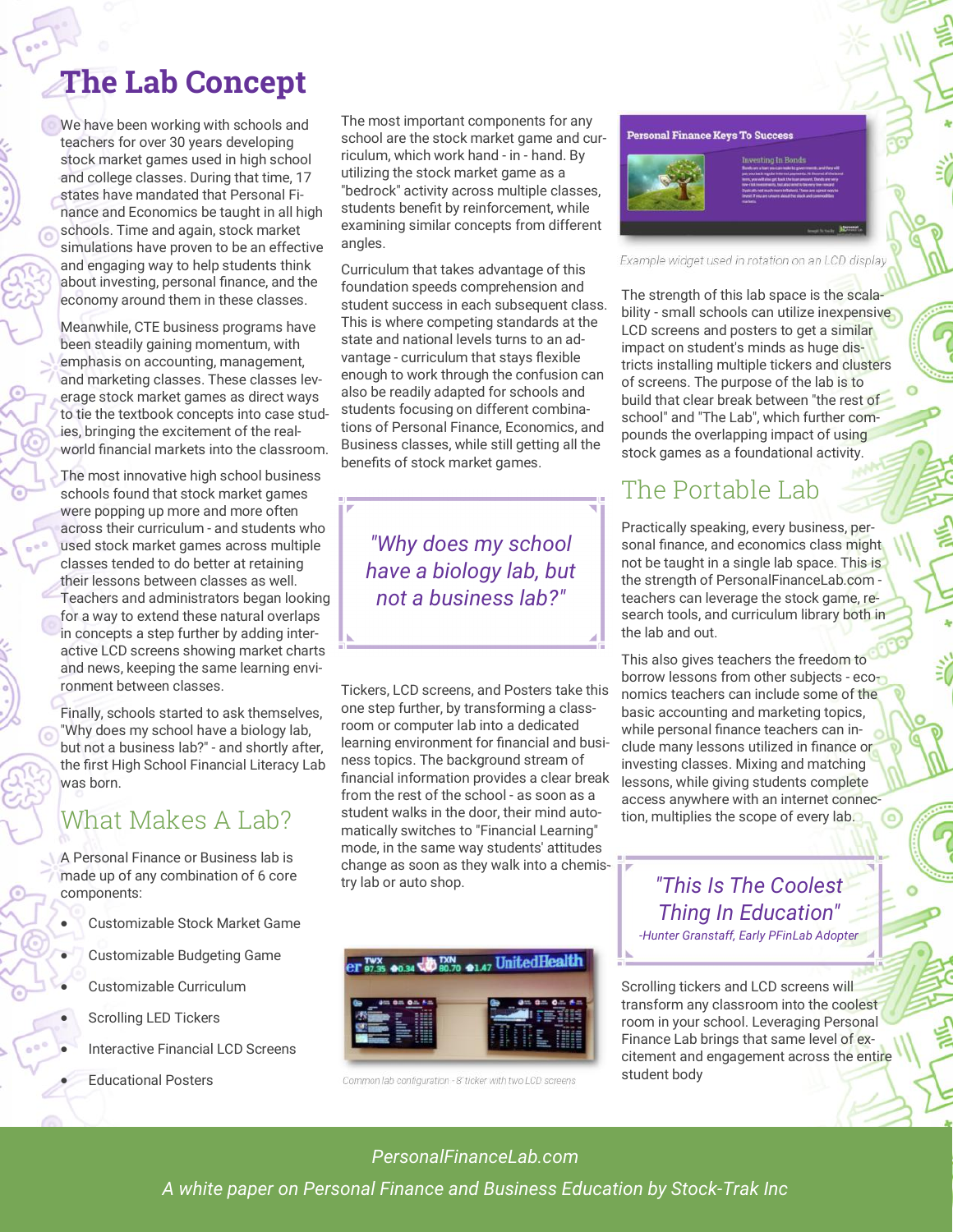## **Planning Your**

## **Lab**

When planning a lab for your school, the first consideration is which classes will be able to use it.

Schools that have the most successful lab launches foster strong collaboration between faculty teaching Personal Finance, Economics, and the Business classes. If your school splits these subjects between two or more departments, encourage teachers across the boundaries to brainstorm how to best take advantage • of a potential lab together - particularly taking advantages of the customizable stock game and curriculum.

## Choosing A Lab Location

Your lab's location will depend on several key factors. Remember: if you invest in scrolling tickers and LCD screens, it will instantly transform the lab location to the most popular learning space in the school.

Many districts building a new facility including a lab space try to keep the lab either in a central location, or near the main entrance. Lab planners also try to include rooms with windows facing into the hallway, or plan the tickers and screens to be visible from the door. This ensures passing students can see the lab, generating buzz about the classes taught there. It also serves as a focal point for visiting parents, putting the school's flashiest foot forward.



A purpose-built lab space, with a transparent wall and tickers both inside and outside the classroom to attract attention

However, most schools adding a lab need to convert an existing classroom into lab space, rather than working from the ground up. If you would like to convert an existing classroom into lab space, some of the features to look for include:

- A central location, or near the main entrance
- A room with drop ceilings that can easily be used to run power and data to the ticker
- Many schools choose existing computer labs. Schools with a 1:1 iPad or laptop policy can be more flexible.



A computer lab converted into a Financial Literacy Lab

#### Extending The Lab

Your school's "Lab Space" does not need to be confined to a single classroom. LCD screens in particular are very versatile: in addition to financial data, they can be configured to display class rankings, personal finance tips, your school's lunch menu and announcements, weather forecasts, and news feeds.

Schools commonly add LCD screens to lunch rooms and hallways, with our without a "main" lab space elsewhere in the school.



A school lunch room enhanced with LCD screens rotating the lunch menu, market data, and personal finance concepts

#### Funding Your Lab

Funding your lab will be heavily dependent on the classes that can most use the lab space.

Some of the earliest and biggest labs have originated in the Business and CTE departments, often funded through Perkins or other CTE grants.

Outside the business department, many states offer project-specific grants for schools launching programs promoting Financial Literacy. Arkansas and Virginia have been particularly supportive of schools looking to build lab spaces, with funding granted to the vast majority of schools who have applied.

#### *Local banks LOVE to sponsor labs!*

The customizability of labs also make them perfect for sponsorships. Local banks and financial instructions love to sponsor high school finance labs - and usually have money already set aside as part of their marketing budget for projects like these. Showing a local bank how their logo and generosity will directly benefit students (in a very public way) is a great way to get their attention.



Example lab space funded with a sponsorship from a local bank

Modest labs, those consisting of just stock market games, curriculum, and a single LCD screen, can also be funded for less than \$1,000 per year - which can often be included in most school's normal operating budget when grants and sponsorships may not be readily available.

#### *PersonalFinanceLab.com*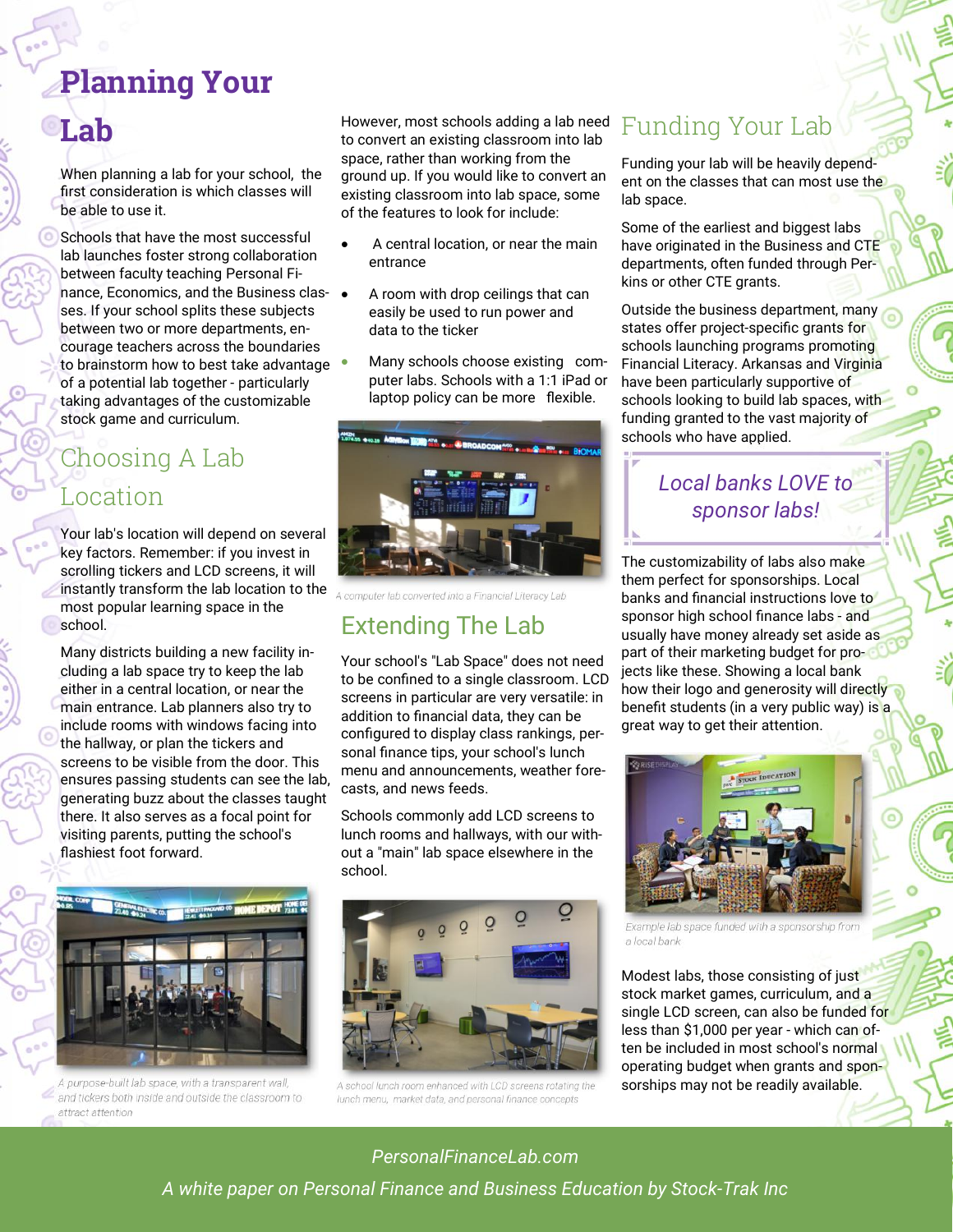## **Lab Component Pricing**

One of the strengths of Personal Finance and Business Labs is that they are modular and extensible each piece can be mixed and matched to build the perfect lab for any school. These are some guidelines on pricing for each lab component to keep in mind while building your budget:

#### **Customizable Stock and Budgeting Game + Curriculum**

Licenses for the PersonalFinanceLab.com customizable stock market game and curriculum library depend on the number of students using the platform each year. Since this is 100% webbased, even classes that do not meet in your lab space itself can take advantage of this resource.



Up to **50** students - \$970 / year Up to **100** students - \$1,495 / year Up to **250** students - \$2,995 / year Up to **1000** students - \$5,995 / year

#### **MarketInsight LCD Displays**

MarketInsight LCD Displays are screens used to display school announcements, financial data, Words of the Day, Class Rankings, and more. This is usually the first hardware component of a lab. MarketInsight Displays can either be purpose -built, or converted from any flatscreen TV.

Convert a TV into a MarketInsight Display - **\$99** (plus cost of TV)

Purpose-Built Display - **\$1,355+** (depending on size of display)

Annual Data License - **\$360** / year (for up to 3 screens)

#### **Scrolling LED Tickers**

The scrolling LED ticker is the crown jewel of any Lab. Each display is custom-built for your school. These also tend to be the most expensive piece of a lab, usually covered by grants or sponsorships.

8' Ticker - **\$5,200** 

16' Ticker - **\$10,000** 

Larger tickers are also available in 4' increments



**Personal Finance Reys To Success** 

#### **For sample lab configurations, visit content.personalfinancelab.com/gallery**

*PersonalFinanceLab.com*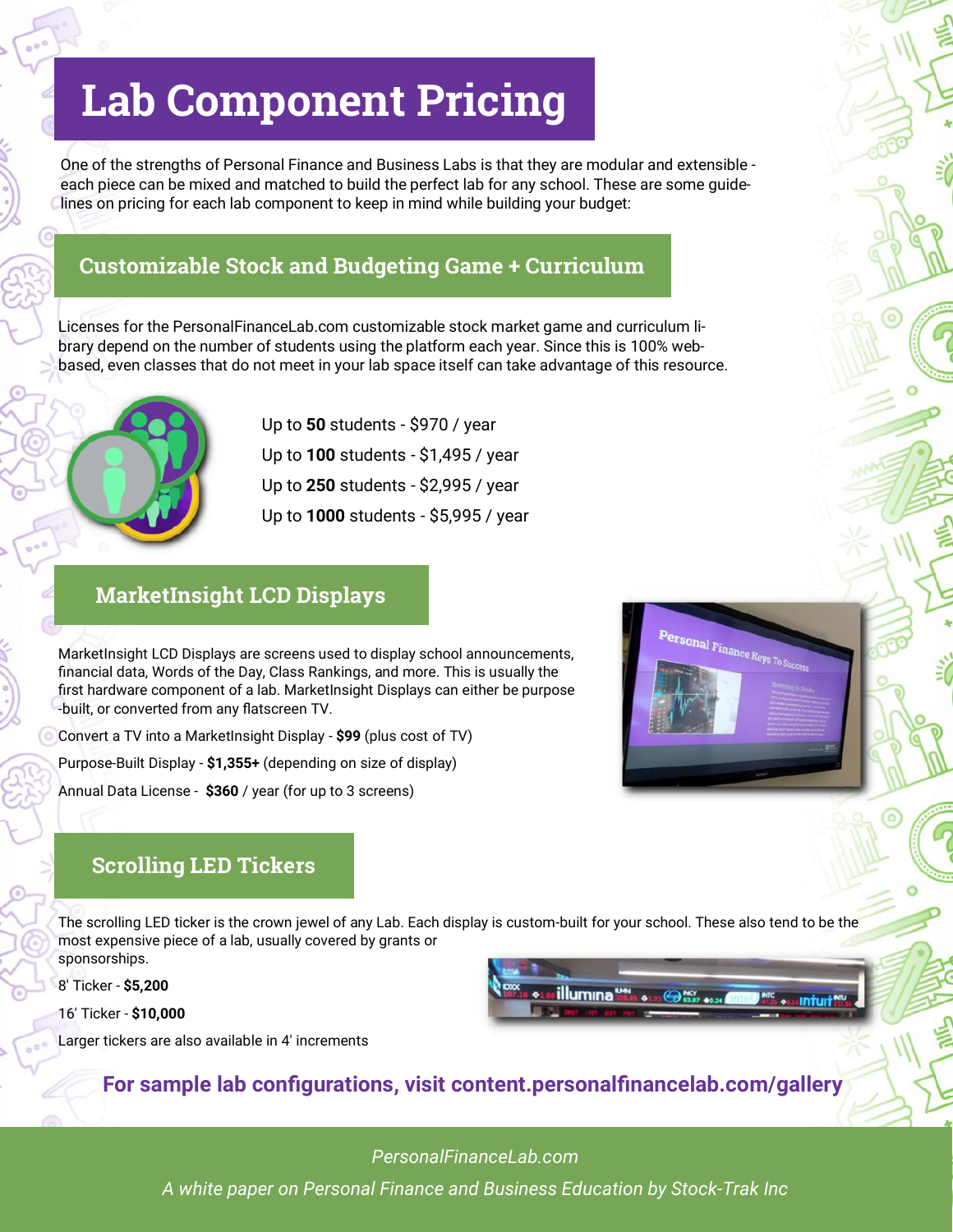

# **How To Launch Your Lab**

| <b>BUY</b>  |  |
|-------------|--|
| <b>SELL</b> |  |
|             |  |

#### **Step 1**

#### **Games and Curriculum**

The first step in launching your lab is implementing a customizable stock market game, budgeting game, and curriculum library, ideally across multiple classes. This can be implemented any time, with or without a dedicated lab space, and is the first step in transforming your learning environment.



### **Step 2**

## **Add Posters and LCD Screens**

Start "setting the mood" for your lab by upgrading an existing classroom with free financial literacy posters from the Federal Reserve. You can also convert an existing TV (either one already at the school or one purchased from any retailer) into a MarketInsight display at minimal cost.



#### **Step 3**

### **Upgrade to Complete The Lab**

As grants and other funding becomes available, install scrolling tickers, and upgrade TVs to commercial-grade displays. Expand the stock game to be included in more classes to get cross-over learning synergies, and even install screens in other parts of the school!

*PersonalFinanceLab.com*